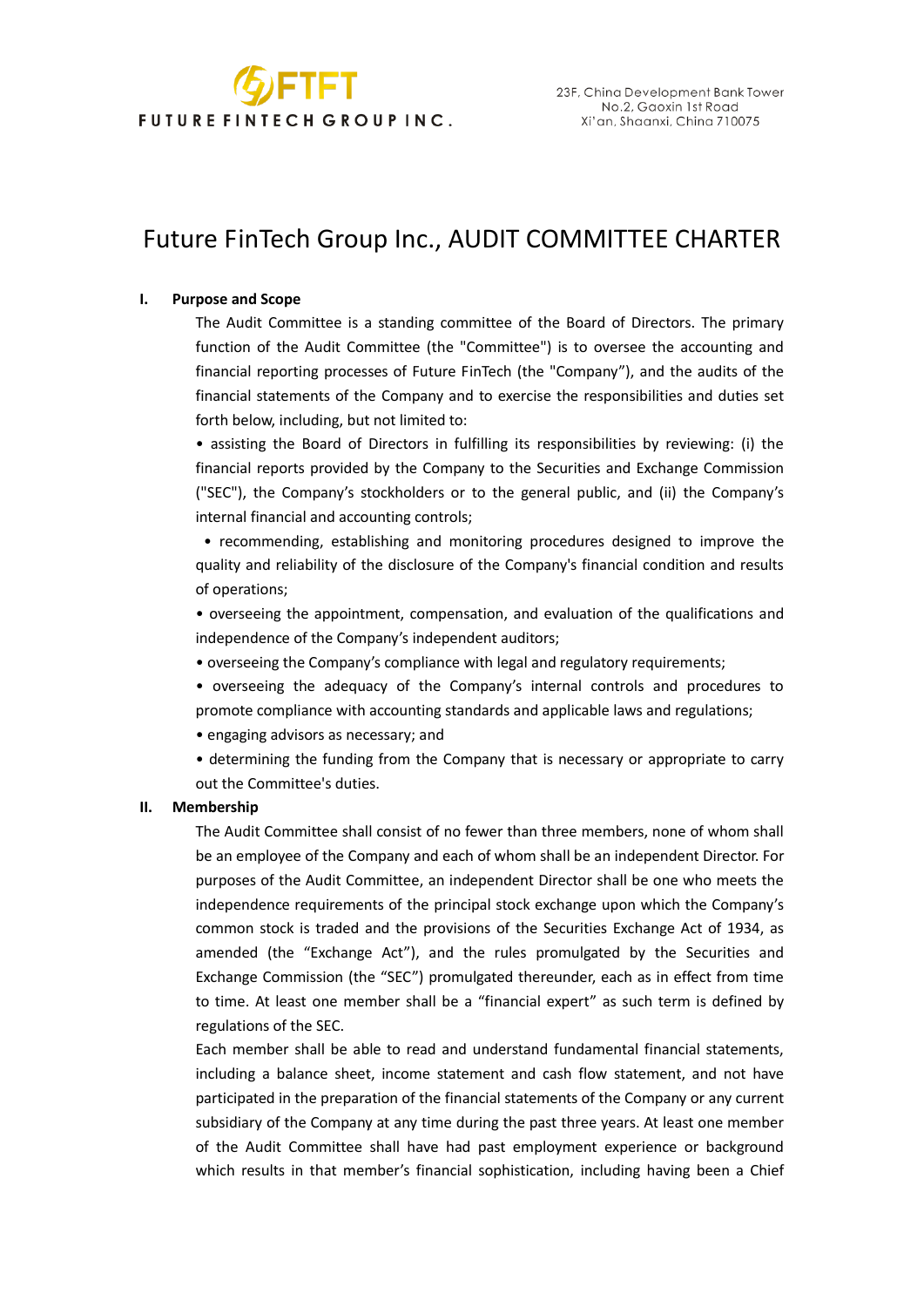# FUTURE FINTECH GROUP INC.

**GETET** 

Executive Officer, Chief Financial Officer or other senior officer with financial oversight responsibilities.

Members shall be selected and vacancies shall be filled by the Board of Directors. The members shall designate one member as the Chairperson of the Audit Committee. A member may only be removed by a vote of the majority of the Board of Directors.

The Committee shall meet at least four times annually, or more frequently as the Committee may determine. Members of management, the Company's independent auditors and others shall attend meetings to provide pertinent information as necessary. The Audit Committee may meet via telephone conference calls. Minutes of each meeting shall be prepared and the Committee shall report regularly to the Board as to its activities.

#### **III. Duties and Responsibilities**

The Committee shall have and may exercise the powers of the Board in matters relating to the following duties and responsibilities, to the fullest extent permitted by law: Documents/Reports Review

1. The Committee shall review and assess the adequacy of this Charter at least annually.

2. The Committee shall review and discuss with representatives of management and representatives of the independent accounting firm the Company's quarterly and annual financial statements prior to any filing with the SEC or any release to the public or investors.

3. The Committee shall recommend to the Board, if appropriate, that the Company's annual audited financial statements be included in the Company's annual report on Form 10-K for filing with the SEC.

#### **Independent Accounting Firm**

4. The Committee shall be directly responsible for the appointment, compensation, retention and oversight of the work of the Company's independent auditors. The authority of the Committee shall include ultimate authority to approve all audit engagement fees and terms. The Committee shall have the ultimate authority and responsibility to appoint, evaluate and, when warranted, replace such independent accounting firm (or to recommend such replacement for shareholder approval in any proxy statement).

5. The Committee shall resolve any disagreements between management and the independent auditors as to financial reporting matters.

6. The independent auditors shall report directly to the Committee on matters pertaining to the work performed during its engagement and on matters required by applicable **Regulatory Body rules and regulations.** 

7. The Committee shall take such action as it reasonably believes is necessary to confirm and assure the independence of the independent accountant. In that regard, the Audit Committee is responsible for actively engaging in dialogue with the independent accountant with respect to any disclosed relationships or services that may impact on the objectivity and independence of the independent accountant and for taking, or recommending that the Board of Directors take, appropriate action to oversee the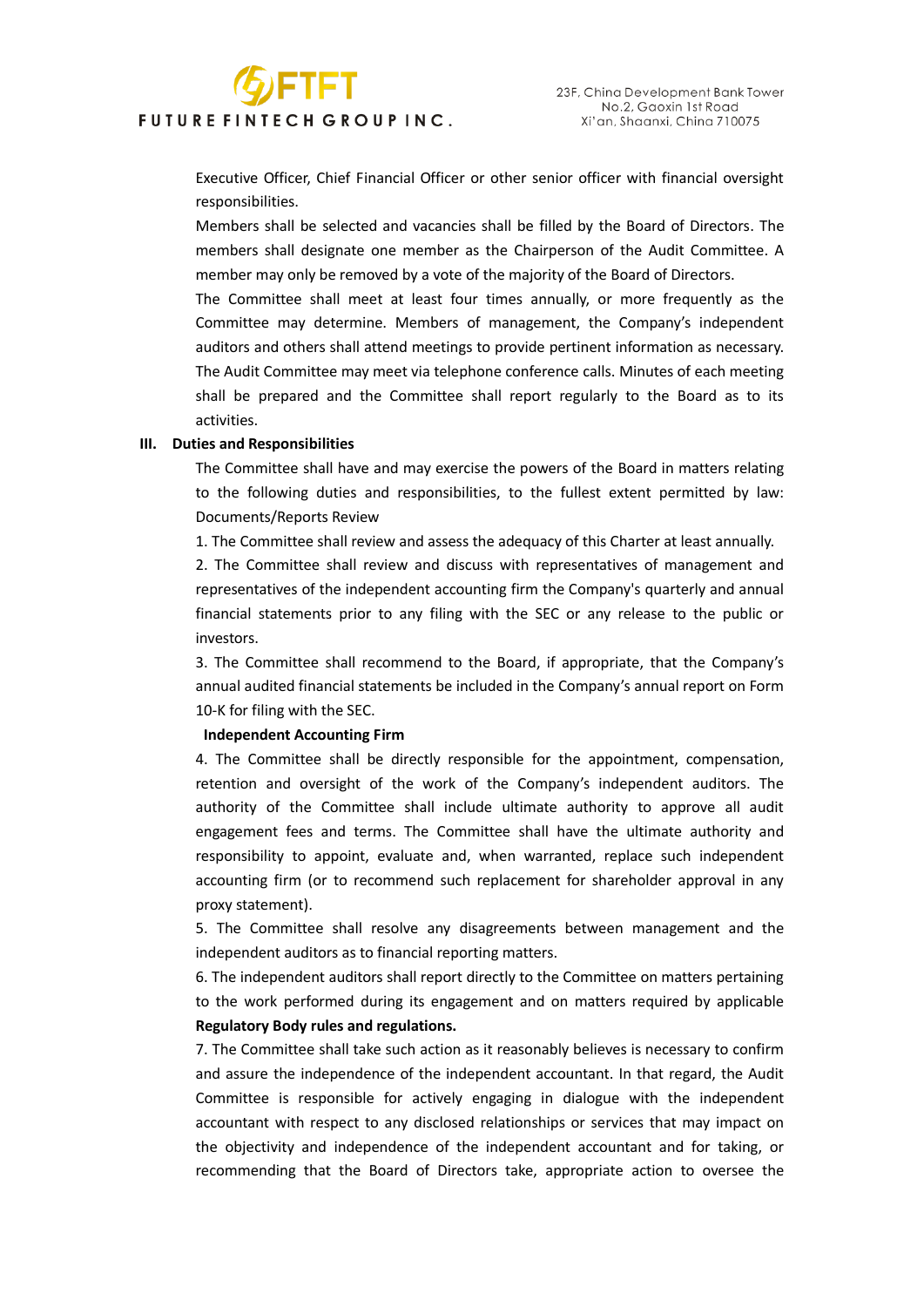# FUTURE FINTECH GROUP INC.

**GETET** 

independence of the independent accountant.

8. The Committee shall review the annual audit plan of the outside auditors and evaluate their performance.

9. The Committee shall evaluate the performance of the independent auditors and consider the discharge of the independent auditors when circumstances warrant. The independent auditors shall be ultimately accountable to the Committee.

10. The Committee shall oversee the rotation of the lead (or coordinating) audit partner having primary responsibility for the audit, and the audit partner responsible for reviewing the audit at least once every five years, and oversee the rotation of other audit partners in accordance with applicable rules and regulations.

11. The Committee shall approve in advance all audit and non-audit services to be performed by the independent auditors.

12. The Committee shall have the authority to oversee and determine the compensation of any independent auditors engaged by the Company and shall notify the Company of any anticipated funding needs of the Committee.

13. The Committee shall consider and review with the Company's independent auditors and management any significant findings and any review or audit problems or difficulties encountered in the course of the review or audit work during the quarterly review and year-end audit, and management's responses to them.

14. The Committee shall annually review the qualifications, performance and independence of the independent auditors and the senior members of the independents auditors' audit engagement team.

15. The Committee shall discuss with management and the independent auditors any accounting adjustments that were noted or proposed by the independent auditors, but not adopted or reflected.

16. The Committee shall annually obtain and review a report by the independent auditors describing (i) the independent auditors' internal quality-control procedures; and (ii) any material issues raised by the most recent internal qualitycontrol review or peer review of the audit firm, or by any inquiry or investigation by governmental or professional authorities, within the preceding five years, respecting one or more independent audits carried out by the audit firm, and any steps taken to deal with such issues.

#### **Internal Controls**

17. The Committee shall review the responsibilities, budget and staffing of any internal auditors.

18. The Committee shall review the reports of the Chief Executive Officer and Chief Financial Officer (in connection with their required certifications for the Company's filings with the SEC) regarding any significant deficiencies or material weaknesses in the design or operation of internal controls, and any fraud that involves management or other employees who have a significant role in the Company's internal controls. Financial **Reporting Processes** 

19. The Committee shall consult with the Company's independent auditors concerning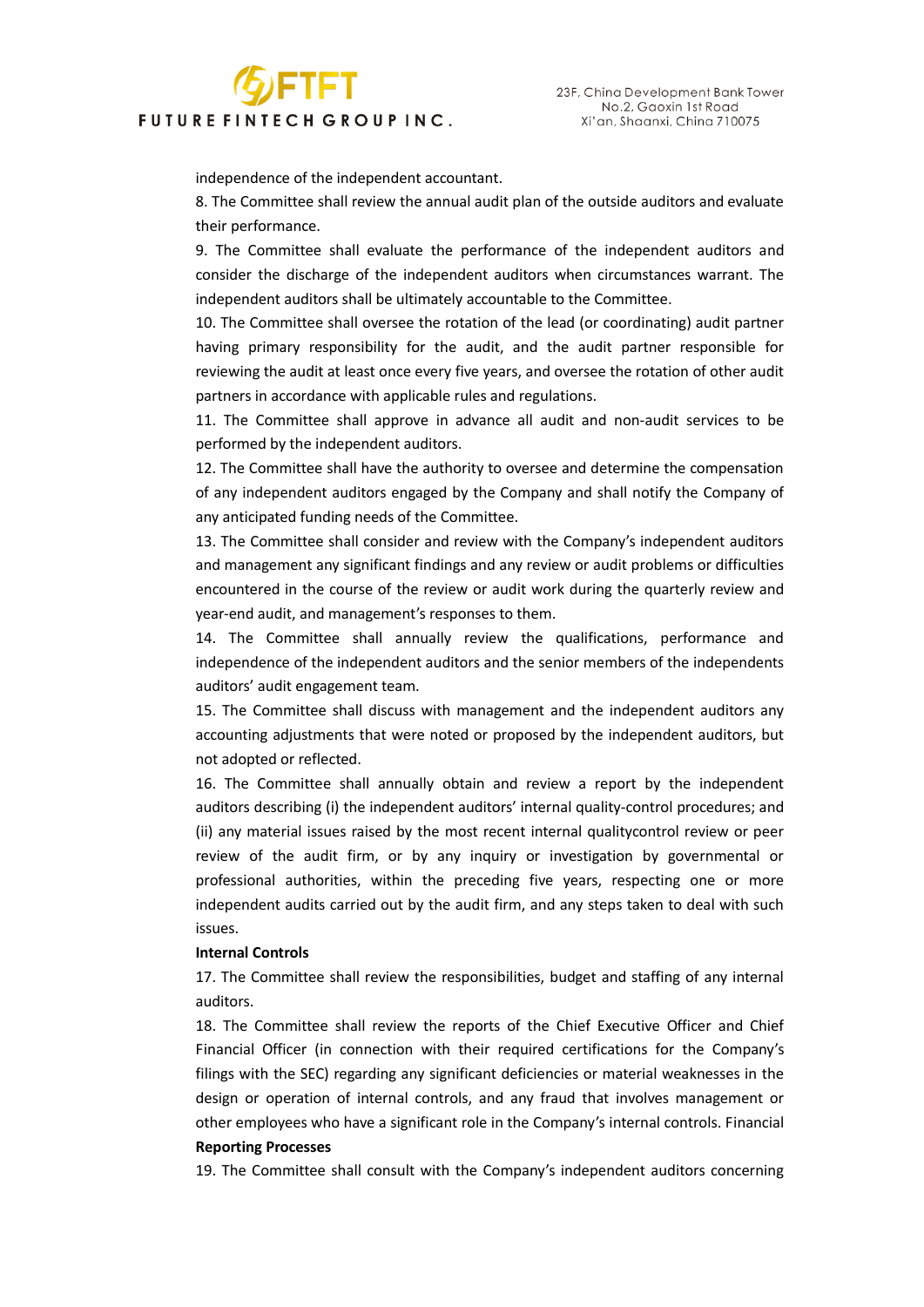# **GETET** FUTURE FINTECH GROUP INC.

the completeness and accuracy of the Company's financial statements.

20. The Committee shall review disclosures made to the Committee by the Company's Chief Executive Officer and Chief Financial Officer in connection with their certifications of the Company's Annual Reports on Form 10-K and Quarterly Reports on Form 10- Q, including disclosures concerning (a) evaluations of the design and operation of the Company's internal control over financial reporting, (b) significant deficiencies and material weaknesses in the design and operation of the Company's internal control over financial reporting which are reasonably likely to adversely affect the Company's ability to record, process, summarize, and report financial information, and (c) any fraud, whether or not material, that involves management or other employees who have a significant role in the Company's internal controls. The Committee shall direct the actions to be taken and/or make recommendations to the Board of Directors of actions to be taken to the extent such disclosures indicate the finding of any significant deficiencies in internal controls or fraud.

21. The Committee shall review changes to the Company's accounting principles as recommended by the outside auditors or management.

22. The Committee shall review periodically with the Company's management, general counsel and outside auditors, legal and regulatory matters and accounting initiatives that could have a significant effect on the Company's financial statements.

### **Reporting**

23. The Committee shall prepare, in accordance with the rules of the SEC as modified or supplemented from time to time, a written report of the Committee to be included in the Company's annual proxy statement for each annual meeting of stockholders.

24. To the extent required by any Regulatory Body, the Committee shall instruct the Company's management to disclose in its annual proxy statement for each annual meeting of stockholders, Annual Report on Form 10-K and Quarterly Report on Form 10-Q, the approval by the Committee of any non-audit services performed by the independent accounting firm, and review the substance of any such disclosure and the considerations relating to the compatibility of such services with maintaining the independence of the accounting firm.

#### **Other**

25. The Committee is responsible for reviewing existing policies concerning related party transactions and conflicts of interest between Board members or senior management, on the one hand, and the Company, on the other hand, and recommend any changes to such policies. Attached hereto as Schedule A is the Company's Statement of Policies and Procedures with Respect to Related Party Transactions which was approved by the Board of Directors of the Company on September 30, 2008 and is currently in effect.

26. The Committee must perform an annual self-evaluation.

27. The Committee shall investigate any other matter brought to its attention within the scope of its duties which it deems appropriate for investigation.

#### **IV. Committee Resources and Advisors**

The Committee shall have the authority to retain, at the expense of the Company, such